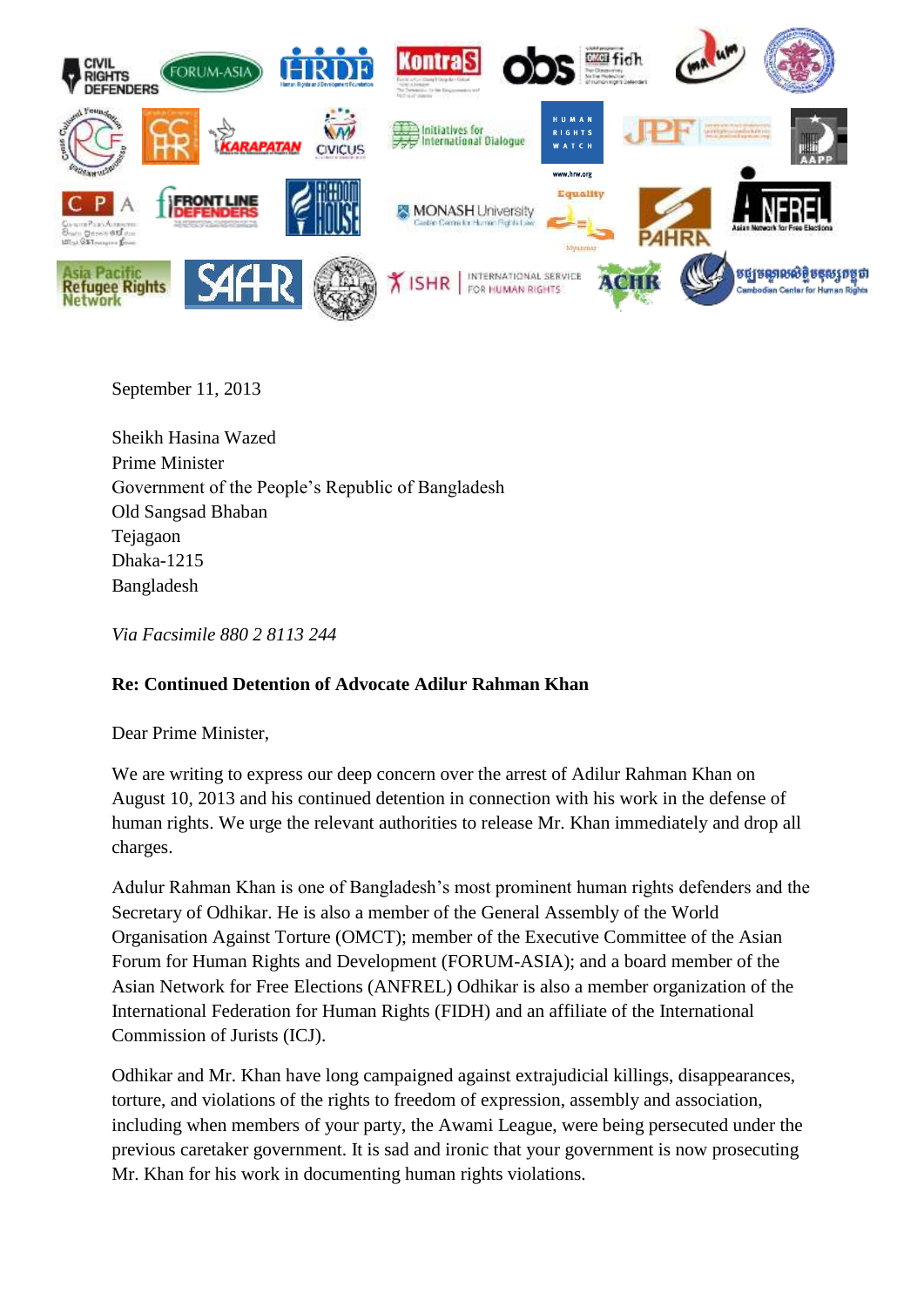Mr. Khan's arrest and subsequent detention under the Information and Communication Technology Act, 2006 appears to be aimed at intimidating and silencing critics of your government. The recent move by the government to amend the Information and Communication Technology Act, 2006 to increase sentences, make certain offenses nonbailable, and authorize the police to arrest without obtaining a warrant deepens our concerns that Mr. Khan's arrest is designed to silence him, Odhikar, and other critics.

According to the police, Mr. Khan was arrested pursuant to section 54 of the Code of Criminal Procedure and section 57 of the Information and Communication Technology Act, 2006. On August 11, the day following his arrest, Mr. Khan was presented before the Magistrate's Court and was remanded to five days policy custody for alleged offenses under section 54 involving clauses 1 and 2 of Section 57 of the Information and Communication Technology Act (ICT) 2006 for publishing in an Odhikar fact-finding report allegedly false images and information about human rights abuses by government security forces during mass demonstrations by the Hefazat-e-Islami movement in Dhaka on May 5 and 6, 2013. Odhikar's report stated that 61 persons had been killed in operations by security forces between May 5-6, a figure that is strongly contested by your government.

Mr. Khan was not given access to lawyers until he was produced before the Magistrate on the afternoon of August 11. The August 11 remand order was subsequently overturned by the High Court Division of the Bangladesh Supreme Court on August 12. Mr. Khan was sent to the Dhaka Central Jail on August 13, and later transferred to the Kashimpur Jail number 1. We ask you to ensure that Mr. Khan is kept safe and afforded all of his human rights while in the custody of government authorities.

The charges against Mr. Khan and his Odhikar colleague, ASM Nasiruddin Elan, submitted through a charge sheet by the DB Police on September 4, 2013, are a serious encroachment on their and other members of Odhikar's right to freedom of expression, and will have a chilling effect on other human rights defenders and other critical voices throughout Bangladesh.

The case was transferred to the newly-formed Cyber Crimes Tribunal. We are disturbed that the second bail petition submitted by Mr. Khan's lawyers was rejected by the court on September 9.

We remind you that Bangladesh is a party to the International Covenant on Civil and Political Rights (ICCPR). Under Article 19 of the ICCPR, everyone has the right to freedom of expression, including the right to seek, to receive, and to impart information. As the UN Human Rights Committee has consistently underscored, laws restricting this right must never be invoked to prosecute human rights defenders for disseminating information of legitimate public interest.

As the United Nations Declaration on the Right and Responsibility of Individuals, Groups and Organs of Society to Promote and Protect Universally Recognized Human Rights and Fundamental Freedoms **(**Declaration on Human Rights Defenders), makes clear under Article 12, the State must take all necessary measures to ensure the protection of human rights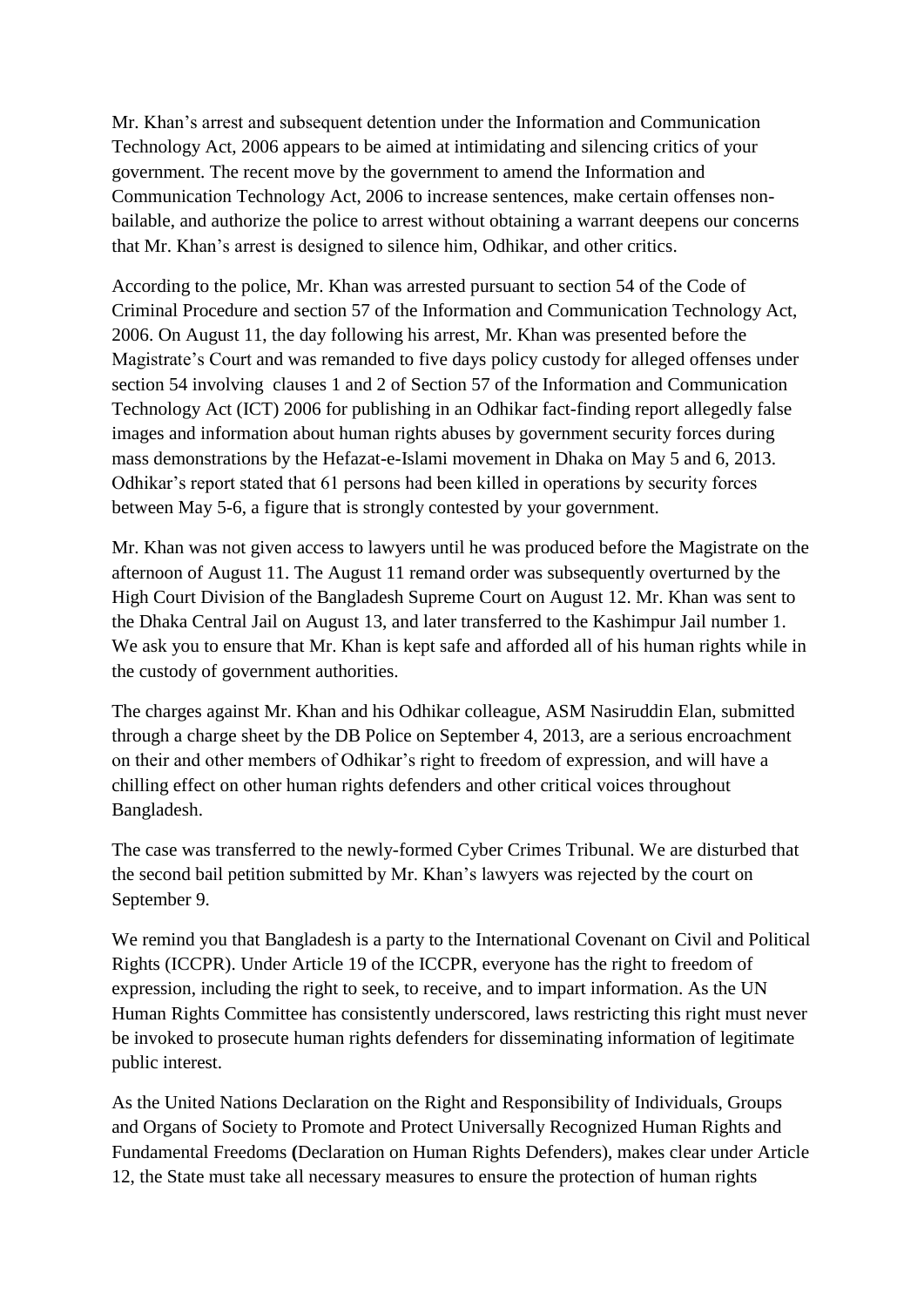defenders from any violence, threat, retaliation pressure or any other arbitrary action as a consequence of the legitimate exercise of rights, including the freedom of expression.

We urge you to take immediate measures to uphold Khan's rights under Articles 7, 9 and 14 of the ICCPR, which concern respectively his right to be free from torture and ill-treatment, his right to liberty and his right to a fair trial. Specifically Khan must be presumed innocent until proven guilty; be informed promptly of the charges against him; have access to a lawyer of his choice; receive a pre-trial release or a hearing to challenge pre-trial detention without delay; receive a public hearing before an impartial, independent tribunal established by law; and be protected from being subjected to torture or other cruel, inhuman or degrading treatment or punishment.

We are greatly concerned that Foreign Minister Dipu Moni, when speaking to the diplomatic corps in Dhaka on August 19, 2013, stated that any international presence in court during proceedings against Mr. Khan amounted to "direct interference with…and intimidation of our judicial process." In accordance with ICCPR article 14, trials must be conducted transparently and must be open to the public. We call on you to publicly retract this statement, and to make clear that observers, whether national or international, are welcome to monitor proceedings against Mr. Khan. We are also concerned that speaking in Washington, D.C. on September 5 she said that the government accepted criticism, but not "undue" criticism. Nothing in international law allows a government to penalize "undue" criticism. We remind you that your party complained bitterly about restrictions on free expression while serving as the parliamentary opposition to previous governments.

In official statements, members of your government stated that Mr. Khan was arrested because Odhikar refused to share information about the report, and claimed that therefore the report is not credible. Odhikar cited a fear of government intimidation or retaliation against the victims' families as the reason that it has not given the information directly to the government. Human rights organizations, like journalists, should be able to maintain confidentiality in respect of sources information in order to carry out their essential functions.

Odhikar did agree to share their list of victims' names and addresses with an independent commission, which Odhikar is urging the government to establish , under the Commission of Inquiries Act 1956, to look into the events of that night. Given the well-documented history of torture and ill-treatment by Bangladesh security forces against persons who report government abuses, this request is eminently reasonable.

We understand that the relevant authorities are continuing to search for the Odhikar list. We are concerned about the police raid on Odhikar's offices on the night of August 11 during which authorities seized computers and documents containing, *inter alia*, confidential material and which might contain this list of victims and their contact details, in whatever form.

The seizure of these materials constitutes a grave violation of the right to privacy, guaranteed under Article 17 of the ICCPR, of the victims and witnesses who have trusted Odhikar with their information. We urge you to immediately issue instructions to the authorities examining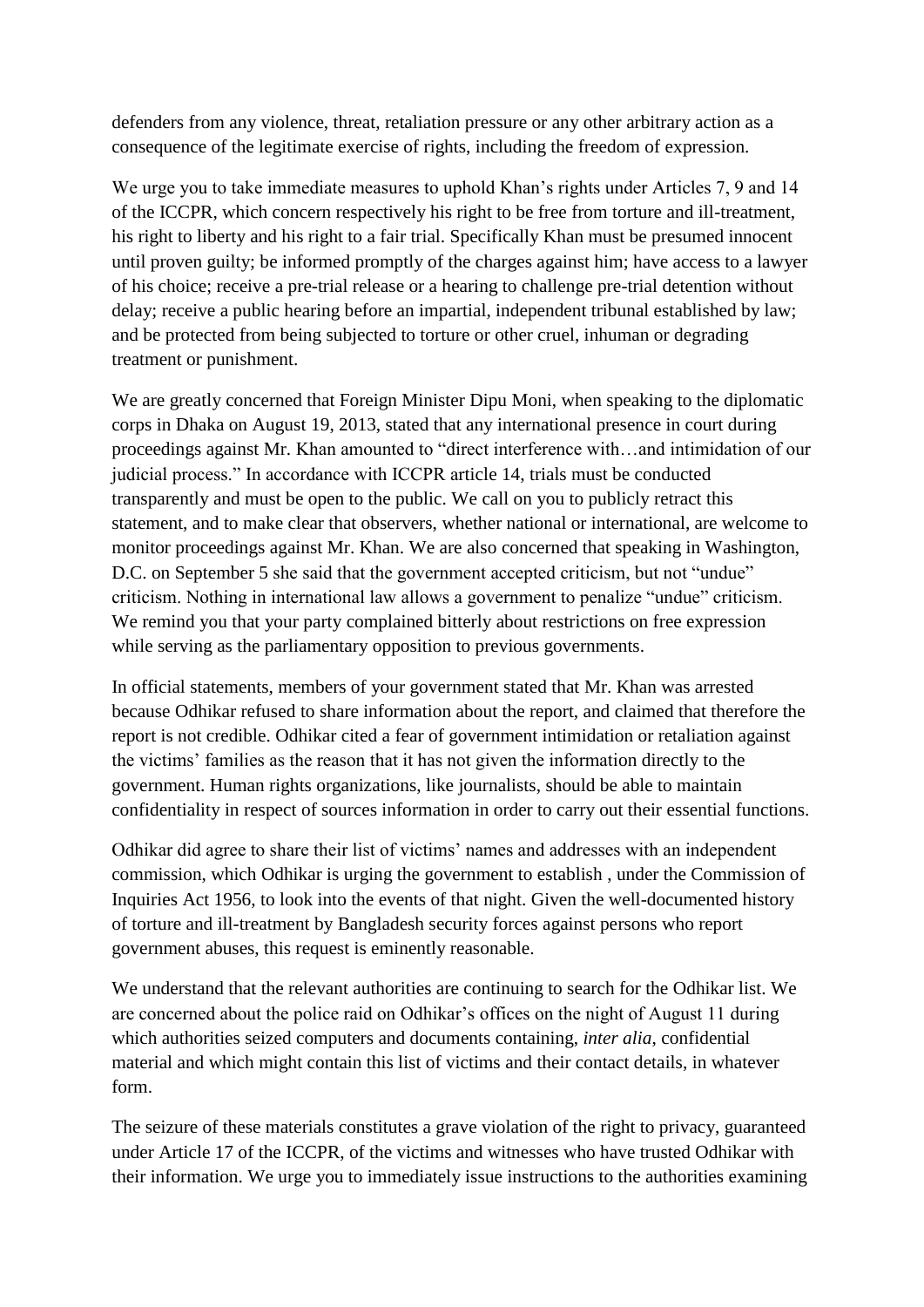the computers to safeguard all personal information and identifying details found on the computers—including that of victims and witnesses, as well as involved Odhikar staff members —and to ensure that no harm comes to those who are named in the computers or other confiscated materials.

Shortly after Mr. Khan's arrest your cabinet approved amendments to the Information and Communication Technology Act, 2006. We understand that the amendments would make some offenses non-bailable and would empower law enforcement officials to arrest persons without a warrant. The amendments, as reported, also set a minimum punishment of seven years imprisonment for any offences, regardless of the seriousness or nature of the offense, and that the maximum punishment under the Act has been extended from 10 years to 14 years. At the outset, we express serious concerns relating to the form and substance of these amendments as reported, which will seriously hinder the exercise of freedom of expression. Further, we remind you that international law prohibits the application of new laws retroactively. Any retrospective application of these amendments would constitute a violation of Article 15 of the ICCPR.

We urge your government to reconsider its approach in this case and that you take all measures necessary to:

- Ensure Mr. Khan's immediate release, drop all charges against him, and end the harassment of Odhikar and other human rights defenders or critics of the government exercising their right to freedom of expression;
- Ensure that the physical and psychological integrity of Mr. Khan is protected at all times and that he is safe from torture and any other cruel, inhuman and degrading treatment while detained, whether in jail or any other place of detention;
- Ensure that Mr. Khan has ongoing privileged and confidential access to lawyers of his choice with whom he is able to communicate privately in confidence, and that any trial that may take place against him is open to the public, including to international observers;
- Return all material confiscated from Odhikar's offices and issue instructions that confidential information contained in those materials are to be safeguarded;
- Ensure that the confidential information is not used to further harass or intimidate anyone at Odhikar, or those who provided them any information;
- Reconsider and retract the amendments to the Information Communication and Technology Act 2006, and ensure that the amended provisions are not applied retroactively and take steps to ensure that its provisions will not be abused in the future.

If your government does not agree with the claims of Odhikar or any other group, the appropriate response is to engage in a public debate. Criminal sanctions for peaceful expression are not acceptable in a democratic society. Arresting those who disagree with government views suggests that Bangladesh is heading in a dangerous and authoritarian direction. This is in direct contradiction to pledges you and members of your government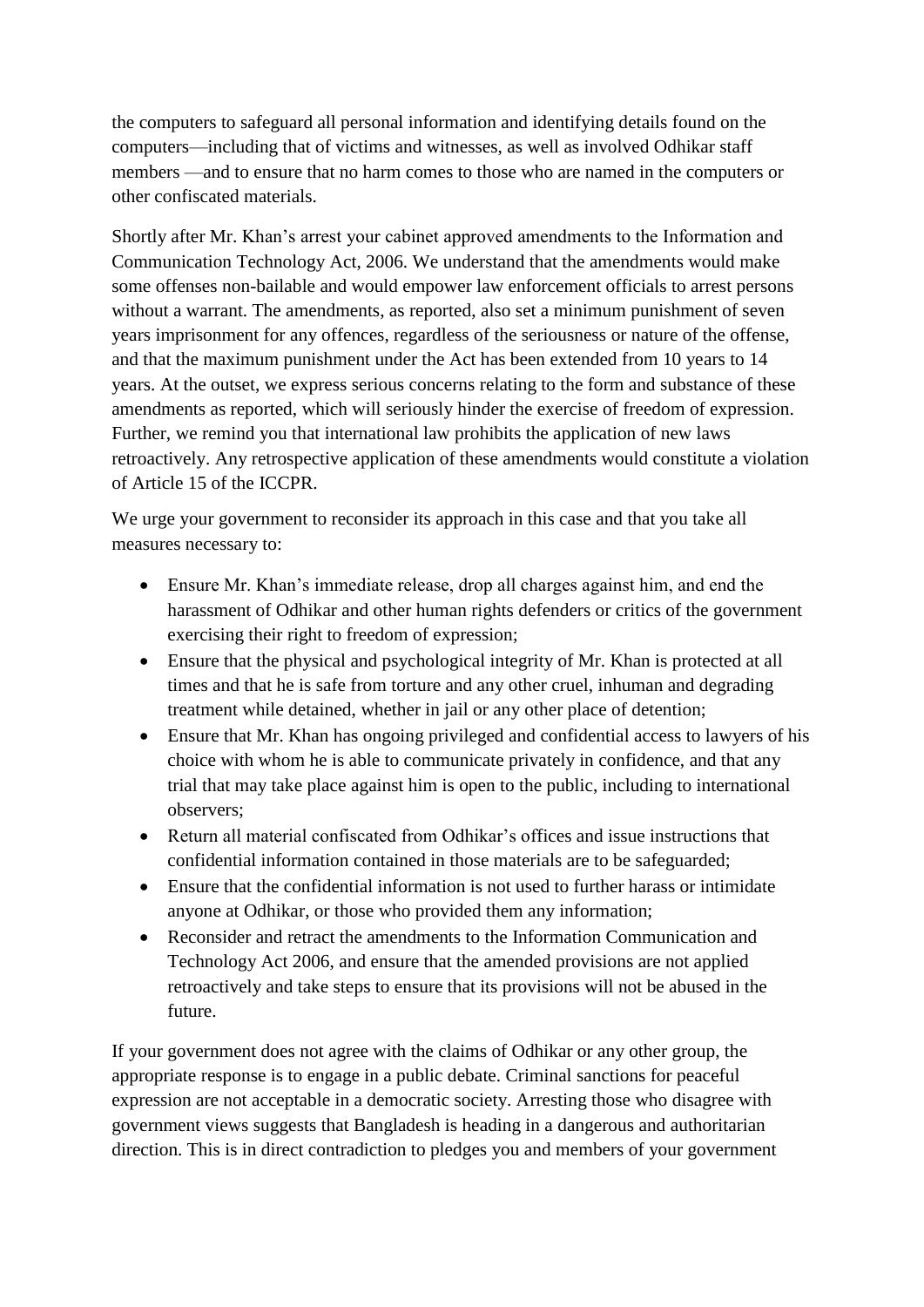made to the Bangladeshi people and international community upon taking office after the repressive period of the prior "caretaker" government.

Thank you for your attention and we look forward to receiving a written response from you on this important matter.

Sincerely yours,

Anoop Sukumaran, Coordinator Asia Pacific Refugee Rights Network (APRRN)

Suhas Chakma, Director Asian Center for Human Rights (ACHR)

Evelyn Serrano, Executive Director Asian Forum for Human Rights and Development (FORUM-ASIA)

Damaso Magbual, Chairman Asian Network for Free Elections (ANFREL)

Ko Bo Kyi, General Secretary Assistance Association for Political Prisoners (Burma)

Kirity Roy, Secretary Banglar Manabadhikar Suraksha Mancha (MASUM) India

Ou Virak, President Cambodian Center for Human Rights

Boonthan Verawongse, Secretary General Campaign Committee for Human Rights (CCHR) and Peace and Human Rights Resource Center (PHRC) Thailand

Prof. Sarah Joseph, Director Castan Centre for Human Rights Law, Monash University Australia

Pakiasoothy Saravanamuttu, Executive Director Centre for Policy Alternatives Sri Lanka

Mandeep Tiwana, Head of Policy and Research CIVICUS: World Alliance for Citizen Participation

Robert Hårdh, Executive Director Civil Rights Defenders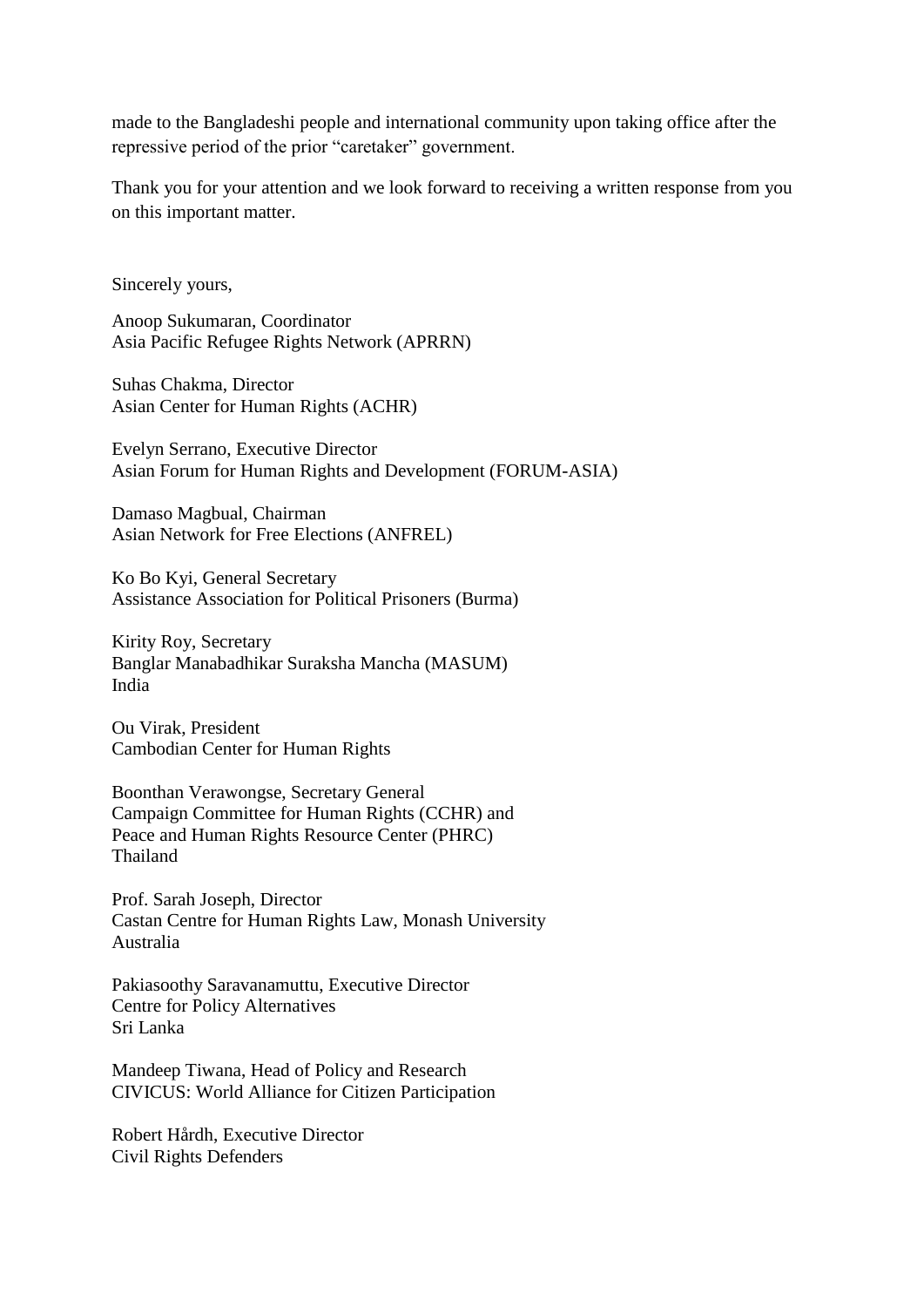Haris Azhar, Executive Coordinator Commission for the Disappearances and Victims of Violence (KontraS) Indonesia

Pornpen Khongkachonkiet, Director Cross Cultural Foundation (CCF) Thailand

Aung Myo Min, Director Equality Myanmar

Sue Gunawardena-Vaughn, Ph. D., Director, Southeast Asia Freedom House

Mary Lawlor, Executive Director Front Line Defenders

Somchai Homlaor, Chairperson Human Rights and Development Foundation (HRDF) Thailand

Kazuko Ito, Secretary General Human Rights Now Japan

Brad Adams, Director, Asia Division Human Rights Watch

Gus Miclat, Executive Director Initiatives for International Dialogue (IID) Philippines

Yan Christian Warinussy, Executive Director Institution of Research, Analyzing, Development for Legal Aid/ LP3BH (Papua) Indonesia

Sam Zarifi, Asia Pacific Regional Director International Commission of Jurists

Karim Lahidji, President International Federation for Human Rights (FIDH)

Phil Lynch, Director International Service for Human Rights (ISHR)

Angkhana Neelapaijit, Chairperson Justice for Peace Foundation (JPF) Thailand

Cristina Palabay, Secretary-General